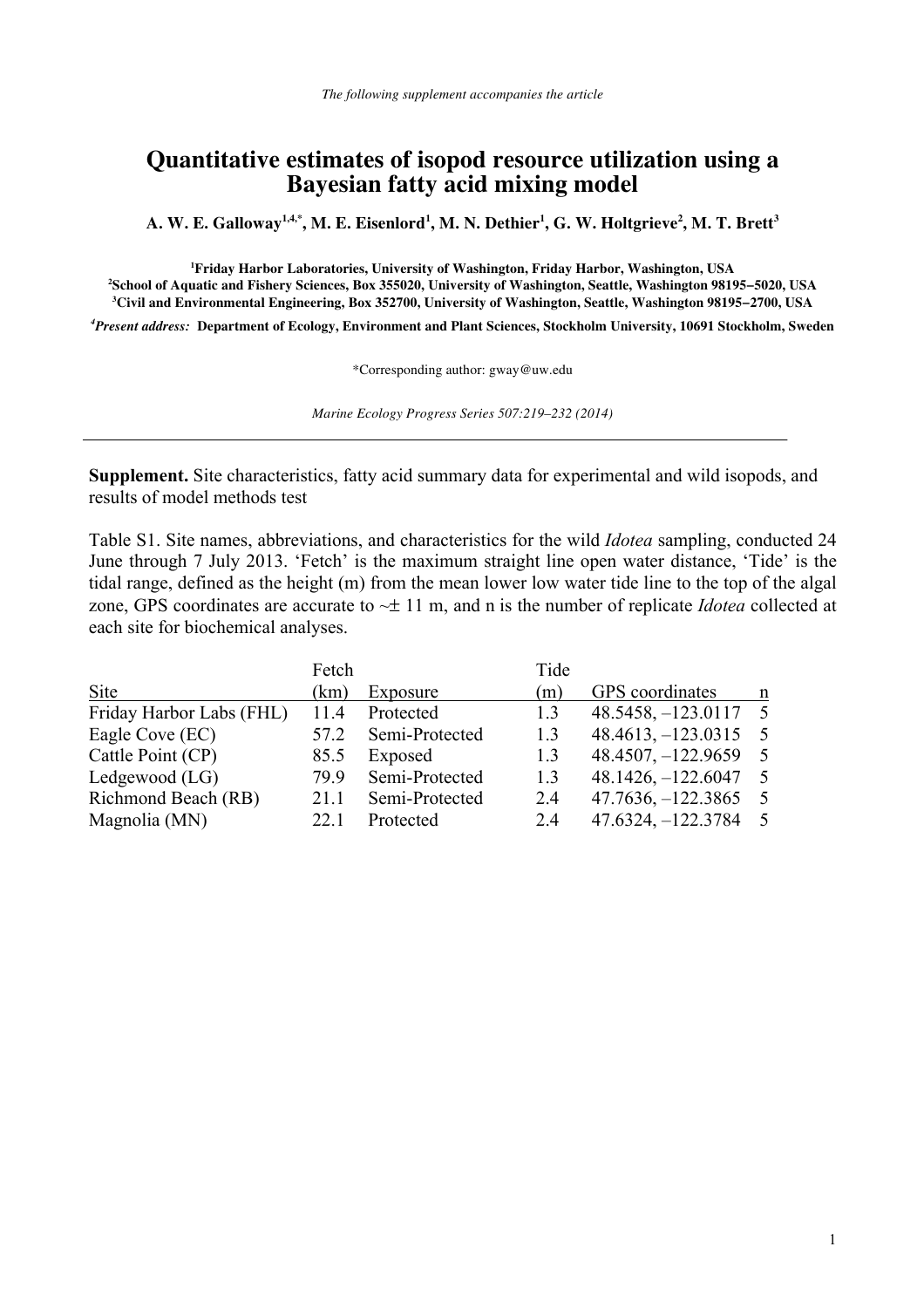Table S2. Fatty acid summary data (% of 28 total FAs identified) for wild and experimental isopods. n is the number individual isopods analyzed for wild samples and the n of true experimental aquaria replicates (~20 juvenile isopods pooled per aquaria; see 'Materials and methods'). \*indicates 8 PUFA used in FASTAR modeling analysis (see 'Materials and methods')

|                 | Wild isopods |     |      |     |      |     |      |     | Experimental isopods fed |     |           |              |          |     |             |         |       |     |            |     |           |     |              |     |          |     |
|-----------------|--------------|-----|------|-----|------|-----|------|-----|--------------------------|-----|-----------|--------------|----------|-----|-------------|---------|-------|-----|------------|-----|-----------|-----|--------------|-----|----------|-----|
| Site/Diet       | FHL          |     | EC   |     | CP   |     | LG   |     | RB                       |     | <b>MN</b> |              | Ulva sp. |     | Nereocystis |         | Fucus |     | Sachharina |     | Mazzaella |     | Porphyra sp. |     | Smithora |     |
| n               | 5            |     | 5    |     |      |     | 5    |     | 5                        |     | 5         |              | 6        |     |             |         |       |     |            |     |           |     |              |     |          |     |
| FA              | ave          | sd  | ave  | sd  | ave  | sd  | ave  | sd  | ave                      | sd  | ave       | sd           | ave      | sd  | ave         | sd      | ave   | sd  | ave        | sd  | ave       | sd  | ave          | sd  | ave      | sd  |
| c14:0           | 2.1          | 0.5 | 1.5  | 0.4 | 0.9  | 0.4 | 0.7  | 0.2 | 1.1                      | 0.1 | 2.3       | 0.5          | 0.6      | 0.2 | 1.5         | 0.1     | 1.5   | 0.9 | 0.2        | 0.0 | 0.4       | 0.2 | 1.1          | 0.2 | 0.8      | 0.3 |
| c15:0           | 0.3          | 0.0 | 0.3  | 0.1 | 0.2  | 0.1 | 0.2  | 0.0 | 0.3                      | 0.1 | 0.4       | 0.1          | 0.4      | 0.0 | 0.1         | 0.0     | 0.2   | 0.1 | 0.1        | 0.0 | 0.4       | 0.0 | 0.2          | 0.0 | 0.3      | 0.0 |
| $i - 16:0$      | 0.6          | 0.2 | 0.5  | 0.1 | 0.8  | 0.4 | 0.9  | 0.2 | 0.5                      | 0.1 | 0.3       | 0.1          | 1.0      | 0.1 | 0.6         | 0.0     | 0.8   | 0.4 | 1.6        | 0.1 | 0.9       | 0.1 | 1.1          | 0.1 | 1.2      | 0.2 |
| c16:0           | 16.7         | 0.9 | 19.0 | 0.4 | 17.2 | 1.4 | 16.7 | 1.4 | 19.1                     | 0.8 | 19.3      | 0.9          | 17.2     | 0.8 | 15.0        | 0.3     | 16.3  | 0.7 | 12.9       | 0.3 | 15.       | 2.0 | 18.2         | 1.1 | 15.      | 0.8 |
| $16:1\omega$ 9  | 0.1          | 0.0 | 0.2  | 0.0 | 0.1  | 0.1 | 0.1  | 0.0 | 0.2                      | 0.0 | 0.2       | 0.0          | 0.1      | 0.0 | 0.2         | 0.0     | 0.2   | 0.1 | 0.1        | 0.1 | 0.1       | 0.0 | 0.2          | 0.0 | 0.2      | 0.1 |
| $16:1\omega$    | 2.6          | 0.4 | 4.0  | 0.6 | 3.2  | 1.1 | 2.5  | 0.6 | 3.8                      | 0.4 | 3.8       | 0.9          | 2.0      | 0.4 | 2.9         | 0.3     | 2.4   | 0.5 | 3.2        | 0.1 | 2.4       | 0.4 | 3.4          | 0.1 | 3.7      | 0.4 |
| $16:1\omega$ 5  | 0.1          | 0.0 | 0.1  | 0.0 | 0.1  | 0.0 | 0.0  | 0.0 | 0.1                      | 0.0 | 0.1       | 0.0          | 0.0      | 0.0 | 0.2         | 0.0     | 0.1   | 0.0 | 0.1        | 0.1 | 0.3       | 0.0 | 0.1          | 0.0 | 0.2      | 0.0 |
| c17:1           | 0.1          | 0.1 | 0.1  | 0.0 | 0.0  | 0.0 | 0.2  | 0.0 | 0.1                      | 0.0 | 0.1       | 0.1          | 0.5      | 0.1 | 0.1         | 0.0     | 0.1   | 0.1 | 0.0        | 0.0 | 0.2       | 0.1 | 0.1          | 0.1 | 0.0      | 0.0 |
| $16:4\omega3*$  |              | 0.7 | 2.3  | 0.2 | 1.8  | 1.4 | 1.9  | 0.6 | 4.0                      | 0.8 | 2.8       | 0.8          | 3.6      | 0.5 | 0.0         | 0.0     | 0.0   | 0.0 | 0.0        | 0.0 | 0.0       | 0.0 | 0.1          | 0.0 | 0.2      | 0.1 |
| c18:0           | 4.1          | 0.7 | 4.8  | 0.5 | 5.7  | 1.6 | 6.1  | 1.1 | 4.2                      | 0.5 | 3.7       | 0.7          | 6.3      | 0.5 | 6.4         | 0.2     | 5.5   | 0.9 | 8.6        | 0.1 | 7.4       | 0.7 | 6.5          | 0.3 | 6.9      | 0.6 |
| $18:1\omega$ 9  | 16.          | 1.7 | 17.5 | .9  | 12.5 | 0.8 | 12.4 | 1.4 | 14.7                     | 1.1 | 18.1      | 1.4          | 10.0     | 1.7 | 14.3        | 0.3     | 15.5  | 0.7 | 14.0       | 0.2 | 14.6      | 1.1 | 16.1         | 1.0 | 10.      | 0.4 |
| $18:1\omega$ 7  | 2.5          | 0.6 | 3.6  | 0.6 | 4.7  | 0.7 | 5.4  | 0.5 | 5.4                      | 0.5 | 3.3       | 0.8          | 7.8      | 0.3 | 3.0         | $0.1\,$ | 3.5   | 1.7 | 6.3        | 0.4 | 6.2       | 2.2 | 3.7          | 0.3 | 9.8      | 0.4 |
| $18:2\omega 6*$ | 7.3          | 1.1 | 3.1  | 0.3 | 3.5  | 0.8 | 2.7  | 0.2 | 3.1                      | 0.1 | 5.5       | 0.9          | 3.6      | 0.7 | 3.3         | 0.1     | 6.6   | 1.8 | 2.1        | 0.1 | 0.5       | 0.0 | 1.1          | 0.1 | 1.0      | 0.0 |
| 18:3006         | 0.5          | 0.1 | 0.4  | 0.0 | 0.3  | 0.2 | 0.3  | 0.1 | 0.4                      | 0.1 | 0.5       | 0.1          | 0.6      | 0.1 | 0.6         | 0.0     | 0.3   | 0.2 | 0.3        | 0.0 | 0.1       | 0.1 | 0.1          | 0.0 | 0.1      | 0.1 |
| $18:3\omega3*$  | 7.3          | 1.2 | 7.7  | 0.6 | 6.6  | 2.7 | 9.6  | 1.6 | 11.7                     | 1.0 | 10.8      | 1.5          | 15.0     | 0.9 | 4.5         | 0.2     | 3.0   | 0.8 | 2.1        | 0.3 | 0.7       | 0.1 | 0.4          | 0.0 | 1.8      | 0.1 |
| $18:4ω3*$       | 4.2          | 0.8 | 5.8  | 0.4 | 3.7  | 2.2 | 2.7  | 0.8 | 6.3                      | 1.0 | 4.8       | 0.2          | 5.8      | 0.4 | 7.0         | 0.6     | 2.1   | 0.7 | 1.7        | 0.2 | 0.0       | 0.0 | 0.3          | 0.0 | 0.9      | 0.3 |
| c20:0           | 0.2          | 0.0 | 0.2  | 0.0 | 0.2  | 0.0 | 0.2  | 0.0 | 0.2                      | 0.0 | 0.2       | $_{\rm 0.0}$ | 0.2      | 0.0 | 0.3         | 0.0     | 0.2   | 0.1 | 0.3        | 0.0 | 0.2       | 0.0 | 0.2          | 0.0 | 0.2      | 0.0 |
| $20:1\omega$ 9  | 0.8          | 0.2 | 0.8  | 0.1 | 0.8  | 0.1 | 1.4  | 0.2 | 0.6                      | 0.1 | 0.5       | 0.1          | 0.6      | 0.0 | 0.9         | 0.0     | 0.8   | 0.1 | 0.9        | 0.0 | 1.3       | 0.0 | 3.3          | 0.1 | 0.6      | 0.0 |
| $20:1\omega$    | 0.0          | 0.0 | 0.1  | 0.0 | 0.1  | 0.1 | 0.2  | 0.0 | 0.2                      | 0.1 | 0.1       | 0.0          | 0.2      | 0.0 | 0.0         | 0.0     | 0.0   | 0.0 | 0.0        | 0.0 | 0.1       | 0.1 | 0.1          | 0.1 | 0.3      | 0.1 |
| $20:2\omega$    | 1.6          | 0.5 | 0.7  | 0.1 | 1.0  | 0.5 | 0.9  | 0.2 | 0.5                      | 0.1 | 0.8       | 0.2          | 0.8      | 0.3 | 1.0         | 0.1     | 1.6   | 0.1 | 1.0        | 0.1 | 0.4       | 0.1 | 1.2          | 0.1 | 0.3      | 0.0 |
| 20:3006         | 0.6          | 0.1 | 0.4  | 0.1 | 0.6  | 0.1 | 0.8  | 0.1 | 0.3                      | 0.1 | 0.5       | 0.1          | 0.6      | 0.0 | 0.5         | 0.0     | 1.0   | 0.5 | 0.1        | 0.1 | 0.4       | 0.0 | 1.3          | 0.1 | 0.2      | 0.0 |
| $20:4\omega$ 6* | 10.1         | 1.7 | 5.3  | 0.5 | 6.2  | 2.8 | 4.1  | 0.9 | 2.9                      | 0.7 | 6.4       | 1.7          | 2.6      | 0.3 | 12.7        | 0.6     | 17.1  | 1.3 | 14.9       | 0.6 | 9.7       | 0.5 | 7.5          | 0.5 | 1.6      | 0.1 |
| 20:403          | 0.9          | 0.0 | 1.0  | 0.1 | 1.0  | 0.2 | 1.2  | 0.2 | 1.1                      | 0.1 | 1.0       | 0.1          | 1.8      | 0.1 | 1.7         | 0.1     | 0.6   | 0.1 | 0.8        | 0.1 | 0.0       | 0.0 | 0.2          | 0.0 | 0.9      | 0.1 |
| $20:5\omega3*$  | 15.8         | 2.6 | 15.8 |     | 23.2 | 4.2 | 21.3 | 2.6 | 12.9                     | 1.1 | 10.8      | 1.5          | 9.1      | 1.4 | 16.3        | 0.5     | 17.0  | 4.2 | 22.2       | 0.2 | 31.5      | 1.3 | 30.1         | 1.3 | 36.9     | 0.9 |
| c22:0           | 0.2          | 0.0 | 0.4  | 0.1 | 0.4  | 0.1 | 0.3  | 0.1 | 0.3                      | 0.1 | 0.2       | 0.0          | 0.5      | 0.1 | 0.4         | 0.0     | 0.3   | 0.1 | 0.4        | 0.0 | 0.6       | 0.0 | 0.2          | 0.0 | 0.2      | 0.0 |
| $22:4\omega$    | 0.1          | 0.0 | 0.1  | 0.0 | 0.1  | 0.1 | 0.1  | 0.1 | 0.1                      | 0.0 | 0.1       | 0.0          | 0.4      | 0.0 | 0.2         | 0.0     | 0.1   | 0.1 | 0.1        | 0.1 | 0.2       | 0.0 | 0.1          | 0.1 | 0.0      | 0.0 |
| $22:5\omega3*$  | 0.9          | 0.4 |      | 0.2 | 1.3  | 0.2 | 1.9  | 0.3 | 1.7                      | 0.2 | 0.9       | $_{0.2}$     | 3.1      | 0.3 | 0.3         | 0.0     | 0.2   | 0.1 | 0.5        | 0.1 |           | 0.1 | 0.4          | 0.0 | 0.6      | 0.0 |
| $22:6\omega3*$  | 0.5          | 0.2 | 0.7  | 0.2 | 1.0  | 0.4 |      | 0.4 | 1.3                      | 0.4 | 0.3       | 0.1          | 0.4      | 0.1 | 0.3         | $0.0\,$ | 0.5   | 0.2 | 1.3        | 0.1 | 0.9       | 0.2 | 0.5          | 0.1 | 2.0      | 0.1 |